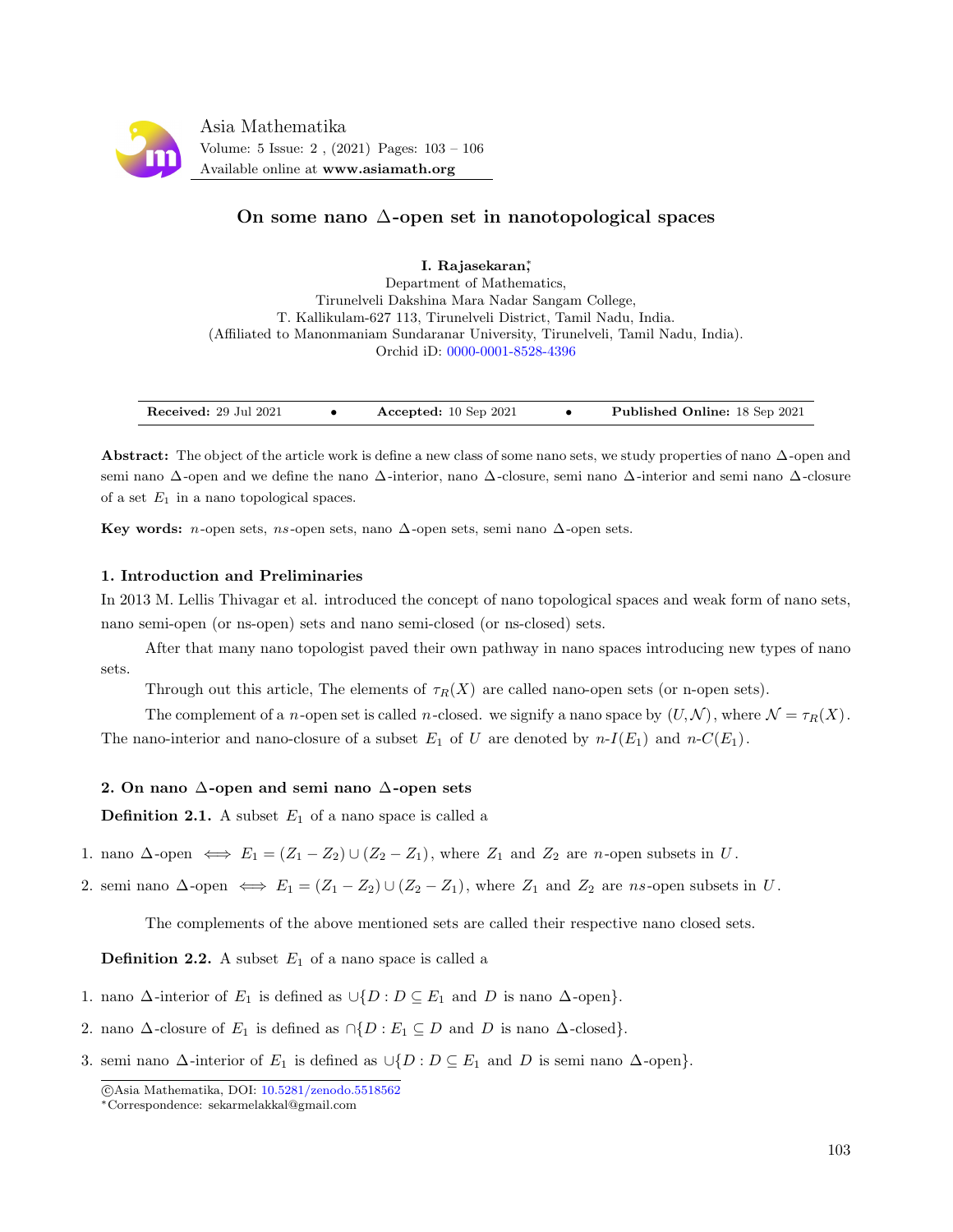#### I. Rajasekaran

4. semi nano  $\Delta$ -closure of  $E_1$  is defined as  $\cap \{D : E_1 \subseteq D \text{ and } D \text{ is semi nano } \Delta \text{-closed}\}.$ 

The nano  $\Delta$ -interior, nano  $\Delta$ -closure, semi nano  $\Delta$ -interior and semi nano  $\Delta$ -closure of a subset  $E_1$  of U are indicated by  $n-\Delta I(E_1)$ ,  $n-\Delta C(E_1)$ ,  $ns-\Delta I(E_1)$  and  $ns-\Delta C(E_1)$  respectively.

**Remark 2.1.** In a nano space, if  $E_1$  is nano  $\Delta$ -open set as moreover every nano semi-open set is semi nano  $\Delta$ -open.

But the converse implications are not true.

Example 2.1. Let  $U = \{100, 101, 102\}$  with  $U/R = \{\{100\}, \{101, 102\}\}$  and  $X = \{100\}$ . Then  $\mathcal{N} =$  $\{\{100\}, \phi, U\}$  is a nano topology on U. Then  $\{101\}$  is semi nano  $\Delta$ -open but is nighter nano  $\Delta$ -open nor ns-open.

**Theorem 2.1.** If  $E_1$  is a semi nano  $\Delta$ -open  $\implies \exists$  a nano  $\Delta$ -open set  $V_1 \ni V_1 \subseteq E_1 \subseteq n$ - $C(V_1)$ .

#### Proof.

If  $E_2$  is semi nano  $\Delta$ -open, there exist ns-open sets  $Z_1$  and  $Z_2$  such that  $E_2 = (Z_1 - Z_2) \cup (Z_2 - Z_1)$ . Now,  $Z_1$  and  $Z_2$  are ns-open sets, it follows that  $\exists n$ -open sets  $K_1$  and  $K_2$  in  $U \ni K_1 \subseteq Z_1 \subseteq n-C(K_1)$  and  $K_2 \subseteq Z_2 \subseteq n-C(K_2)$ . This implies that  $(R_1 - R_2) \cup (R_2 - R_1) \subseteq (Z_1 - Z_2) \cup (Z_2 - Z_1) \subseteq [n-C(R_1) - n-C(R_2)] \cup (Z_2 - Z_1)$  $[n-C(R_2) - n-C(R_1)] \subseteq n-C(R_1 - R_2) \cup n-C(R_2 - R_1) = n-C[(R_1 - R_2) \cup (R_2 - R_1)].$ 

<span id="page-1-0"></span>**Theorem 2.2.** If  $E_1$  is n-open and  $E_2$  is semi nano  $\Delta$ -open in a nano space, then  $E_1 \cap E_2$  is semi nano  $\Delta$ -open in U.

Proof.

Let  $E_1 \cap E_2 = E_1 \cap [(Z_1 - Z_2) \cup (Z_2 - Z_1)]$  where  $Z_1$  and  $Z_2$  are ns-open in U.  $E_1 \cap [(Z_1 - Z_2) \cup (Z_2 - Z_1)] = [E_1 \cap (Z_1 - Z_2)] \cup [E_1 \cap (Z_2 - Z_1)] = [(E_1 \cap Z_1) - (E_1 \cap Z_2)] \cup [(E_1 \cap Z_2) - (E_1 \cap Z_1)]$ which is semi nano  $\Delta$ -open (since  $(E_1 \cap Z_2)$  and  $(E_1 \cap Z_1)$  are ns-open).

**Theorem 2.3.** A subset  $E_1$  of a nano space is semi nano  $\Delta$ -open  $\iff E_1 \subseteq n \cdot C(n \cdot \Delta I(E_1))$ .

Proof.

 $E_1$  be a semi-nano  $\Delta$ -open subset of U. Then ∃ a nano  $\Delta$ -open set  $G \ni G \subseteq E_1 \subseteq n$ -C(G). But  $G = n-\Delta I(G) \subseteq n-\Delta I(E_1)$  and so  $n-C(G) \subseteq n-C(n-\Delta I(E_1))$ . Thus  $E_1 \subseteq n-C(G) \subseteq n-C(n-\Delta I(E_1))$ . Now, suppose  $E_1 \subseteq n-C(n-\Delta I(E_1))$ . Put  $G = n-\Delta I(E_1)$ . Thus G is nano  $\Delta$ -open with  $G \subseteq E_1 \subseteq n-C(n-\Delta I(E_1))$ . Hence  $G \subseteq E_1 \subseteq n$ -C(G) and  $E_1$  is semi nano  $\Delta$ -open.

**Theorem 2.4.** If  $\{ \{E_1\}_i : i \in K \}$  is a family of semi nano  $\Delta$ -open subsets, then  $\bigcup_{i \in K} \{E_1\}_i$  is semi nano  $\Delta$ -open.

Proof.

For each  $i \in K$ ,  $\exists$  a semi nano  $\Delta$ -open set  $G_i$  such that  $G_i \subseteq \{E_1\}_i \subseteq n$ - $C(G_i)$ . Now  $\bigcup_{i \in E_1} \{E_1\}_i \subseteq$  $\bigcup_{i\in K}\{E_1\}_i\subseteq \bigcup_{i\in K}n-C(G_i)\subseteq n-C(\bigcup_{i\in K}G_i)$ . Then  $\bigcup_{i\in K}\{E_1\}_i$  is semi nano  $\Delta$ -open.

**Theorem 2.5.** Let  $E_1$  be a subset of a nano space. Then  $ns\text{-}\Delta I(E_1) = E_1 \cap n\text{-}\mathrm{C}(n\text{-}\Delta I(E_1))$ .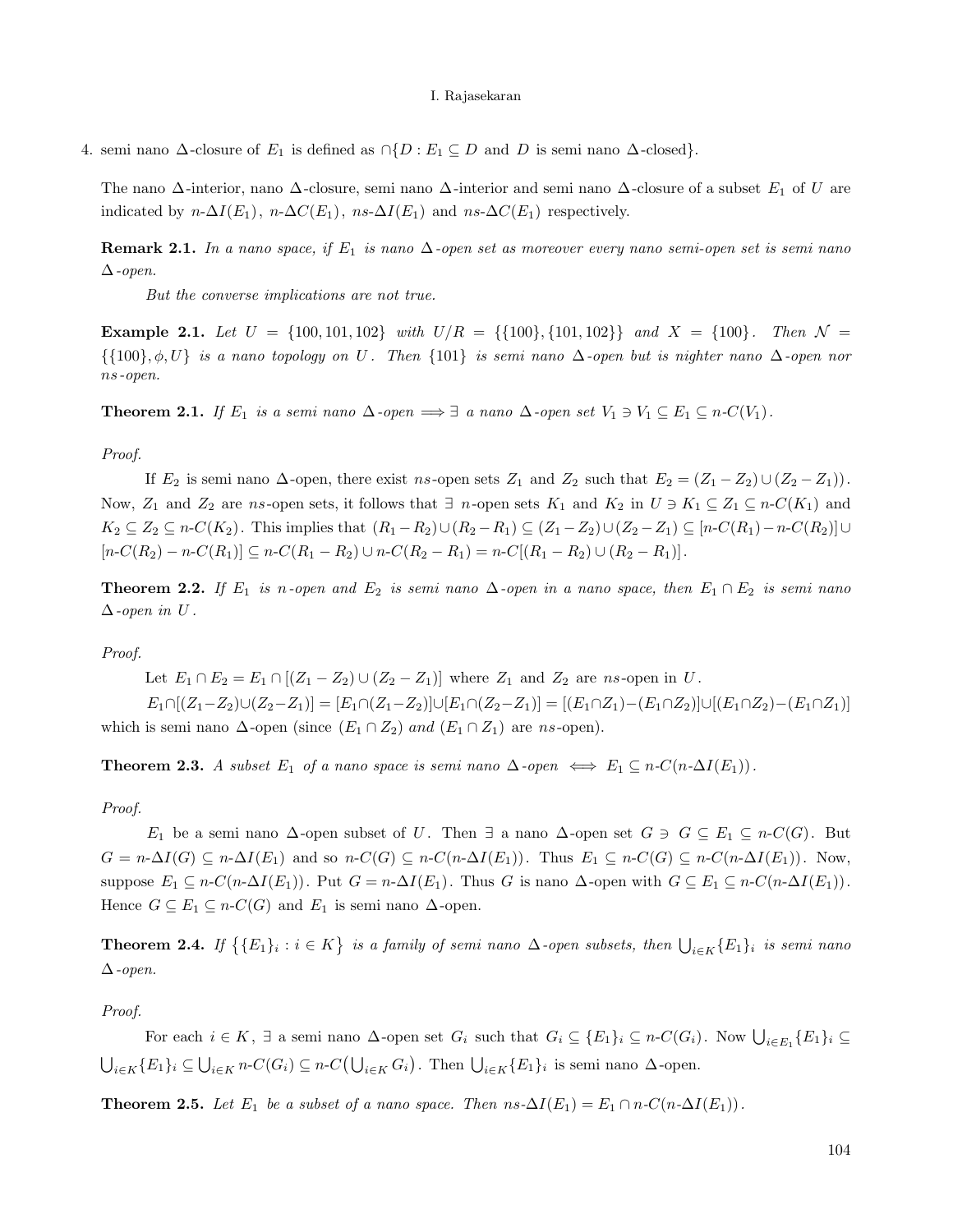#### I. Rajasekaran

Proof.

Let  $E_1 \cap n\text{-}C(n\text{-}\Delta I(E_1)) \subseteq n\text{-}C[n\text{-}\Delta I(E_1 \cap n\text{-}I(E_1))] \subseteq n\text{-}C[n\text{-}\Delta I(E_1 \cap n\text{-}C(n\text{-}\Delta I(E_1))]$ . Thus  $E_1 \cap n\text{-}C(n\text{-}\Delta I(E_1))$  $n-C(n-\Delta I(E_1))$  is semi nano  $\Delta$ -open set contained in  $E_1$ . Hence  $E_1 \cap n-C(\Delta I(E_1)) \subseteq ns-\Delta I(E_1)$ .

On the other hand, since ns- $\Delta I(E_1)$  is a semi nano  $\Delta$ -open set, we have ns- $\Delta I(E_1) \subseteq n \cdot C(n \cdot \Delta I(n \cdot \Delta I(E_1)) \subseteq$  $n-C(ns-\Delta I(E_1))$ . Hence  $ns-\Delta I(E_1) = E_1 \cap n-C(n-\Delta I(E_1))$ .

**Theorem 2.6.** Let  $(V, \mathcal{N})$  be a subspace of a space  $(U, \mathcal{N})$  and let  $E_1 \subseteq V$ . If  $E_1$  is semi nano  $\Delta$ -open in U, then  $E_1$  is semi nano  $\Delta$ -open in V.

Proof.

Let  $E_1$  is semi nano  $\Delta$ -open in U, there exist a nano  $\Delta$ -open set K in U such that  $K \subseteq E_1 \subseteq n-C(K)$ . Then  $K = K \cap V \subseteq E_1 \subseteq n \cdot C(K) \cap V = n \cdot C_V(K)$ . Thus  $E_1$  is semi-nano  $\Delta$ -open in V.

**Theorem 2.7.** Let V be a nano  $\Delta$ -open set in a space  $(U, \mathcal{N})$ . If  $E_1 \subseteq V$  and  $E_1$  is semi nano  $\Delta$ -open in V, then  $E_1$  is semi nano  $\Delta$ -open in U.

# Proof.

Let  $E_1$  be semi nano  $\Delta$ -open in V. Then  $\exists$  a nano  $\Delta$ -open subset K of  $(V, \mathcal{N}) \ni K \subseteq E_1 \subseteq n$ - $C_V(K)$ . Since V is nano  $\Delta$ -open in U, therefore, K is nano  $\Delta$ -open in U and  $K \subseteq E_1 \subseteq n$ - $C_V(K) \subseteq n$ - $C(K)$ . Hence  $E_1$  is semi nano  $\Delta$ -open in U.

<span id="page-2-0"></span>**Theorem 2.8.** A subset  $E_1$  of a space  $(U, \mathcal{N})$  is semi nano  $\Delta$ -closed  $\iff$  n- $I(n \cdot \Delta C(E_1)) \subseteq E_1$ .

## Proof.

Obvious.

**Theorem 2.9.** If  $E_1$  is a subspace of a space  $(U, \mathcal{N})$ , then  $ns \Delta C(E_1) = E_1 \cup n \cdot I(n \cdot \Delta C(E_1))$ .

## Proof.

Let  $n-I[n-\Delta C(E_1\cup n-I(n-\Delta C(E_1))] \subseteq n-I[n-\Delta C(E_1\cup n-C(E_1))] = n-I[n-\Delta C(E_1)] \subseteq E_1\cup n-I[n-\Delta C(E_1)]$ . Thus by Theorem [2.8](#page-2-0) is  $E_1 \cup n-I(n-\Delta C(E_1))$  is a semi-nano  $\Delta$ -closed set containing  $E_1$  and so  $n\epsilon \Delta C(E_1) \subseteq$  $E_1 \cup n-I(n-\Delta C(E_1)).$ 

On the other hand, since  $ns\text{-}\Delta C(E_1)$  is semi nano  $\Delta$ -closed, therefore,

 $n-I[n-\Delta C(ns-\Delta C(E_1))\subset ns-\Delta C(E_1)].$ 

Hence  $n-I[n-\Delta C(E_1)] \subseteq n-I[n-\Delta C(ns-\Delta C(E_1))] \subseteq ns-\Delta C(E_1)$  and consequently  $E_1 \cup n-I(n-\Delta C(E_1)) \subseteq n$  $ns\text{-}\Delta C(E_1)$ . Thus  $ns\text{-}\Delta C(E_1) = E_1 \cup n\text{-}I(n\text{-}\Delta(E_1))$ .

**Theorem 2.10.** Let  $E_1$  is a subset of  $(U, \mathcal{N})$ . Then ns- $\Delta C(E_1) \subseteq ns \cdot C(E_1) \cap n \cdot \Delta C(E_1)$ 

Proof.

Let  $ns\text{-}\Delta C(E_1) = E_1 \cup n\text{-}I(n\text{-}\Delta C(E_1)) \subseteq n\text{-}I(n\text{-}C(E_1)) = ns\text{-}C(E_1)$ . Also,  $ns\text{-}\Delta C(E_1) \subseteq E_1 \cup n\text{-}\Delta C(E_1) = n\text{-}\Delta C(E_1)$ . Therefore,  $ns\text{-}\Delta C(E_1) \subseteq ns\text{-}C(E_1) \cap \Delta n\text{-}C(E_1)$ .

**Theorem 2.11.** If K is n-closed and M is semi nano  $\Delta$ -closed in a space  $(U, \mathcal{N})$ , then  $K \cup M$  is semi nano ∆-closed.